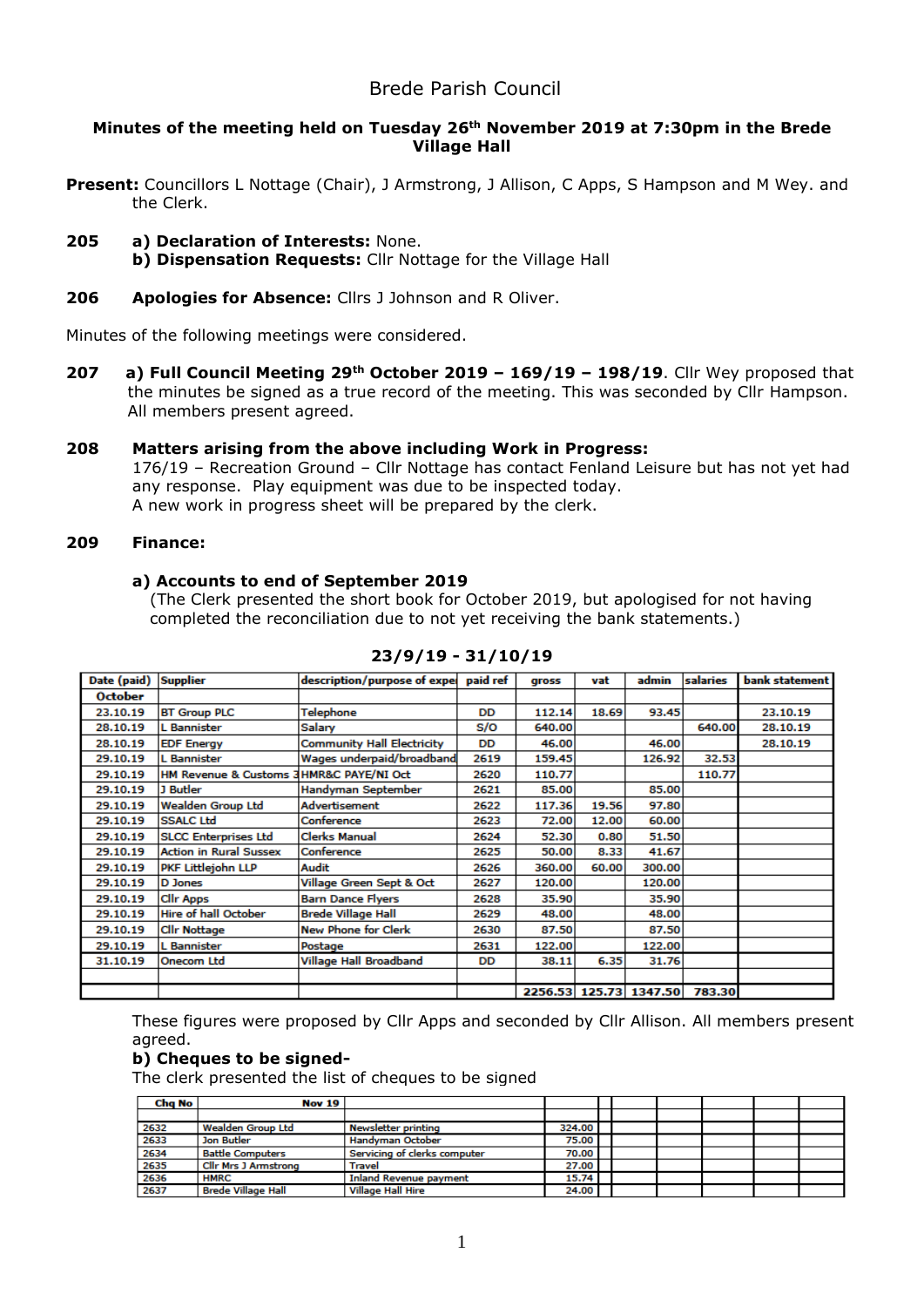These figures were proposed by Cllr Hampson and seconded by Cllr Apps. All members present agreed.

- **210 Report/observation of the District and County Councillor –** No report as both Councillors were absent.
- **211** Statements, questions and comments from the public A new couple to the village, were present at the meeting. They are looking to build within the village and were asking about planning. Pre application advice has been taken. Cllr Nottage confirmed that the Parish Council cannot advise, but only comment once a planning application has been made.

### **Proceedings and reports of committees and working parties**

- **212 Recreation Ground:** If the boat is condemned today at the inspection of play equipment, then it will be fenced off with Harris Fencing to prevent further use.
- **213 Village Hall:** Cllr Nottage attended the Village Hall meeting. Concerns raised that no-one is in place to take over as chair in January, at the next meeting. Cllr Apps asked if they had standing orders to cover such eventuality, Cllr Armstrong believed there were a set, this to be investigated. Clerk to email current Chair voicing Council's concerns. Mrs L Bannister has now taken over as booking clerk and treasurer.
- **214 Footpaths:** 23c reported again, there has been some trimming back.
- **215 Seats, trees, bus shelters and bins:** Bin opposite Cllr Nottage has been full for over a week, now reported on 'Fix my Street', but no action yet.
- **216 Brede Voluntary Car Scheme:** Only a few trips done by Mrs Bannister. Advert now removed from Parish Magazine. After discussion it was decided to stop the scheme now. Clerk to send letter to Mrs Bannister.
- **217 Community Hall:** See report under
- **218 Function on Recreation Ground:** No report
- **219 Police Report:** No report
- **220 Newsletter:** To note the next submission date is the 7<sup>th</sup> January
- **221 Resilience Planning:** Cllr Hampson has been working on an outline plan. Now needs filling in with contact details. Cllr Wey will find out who police contact should be. Cllr Hampson will ask Cllr Johnson who should review it from Rother
- **222 Website:** Cllr Nottage and the Clerk will investigate possible new websites for the next meeting.
- **223 Speed Watch:** Cllr Wey was out checking speeds again this week, many people were under the limit. To submit an article to the next newsletter asking for more volunteers, encourage others to get involved. It was noted that the police appear to be more active in the rural area.

#### **Items for discussion**

**224 Decorating Bus Shelter** – Quotes for decorating the bus shelters have been received. Udimore Road, roof repairs, tile repairs, repair fascia and redecorate, £720. Northam Road, replace damaged timbers, redecorate, £515. Quotes accepted, Cllr Nottage to book the work to be done in January.